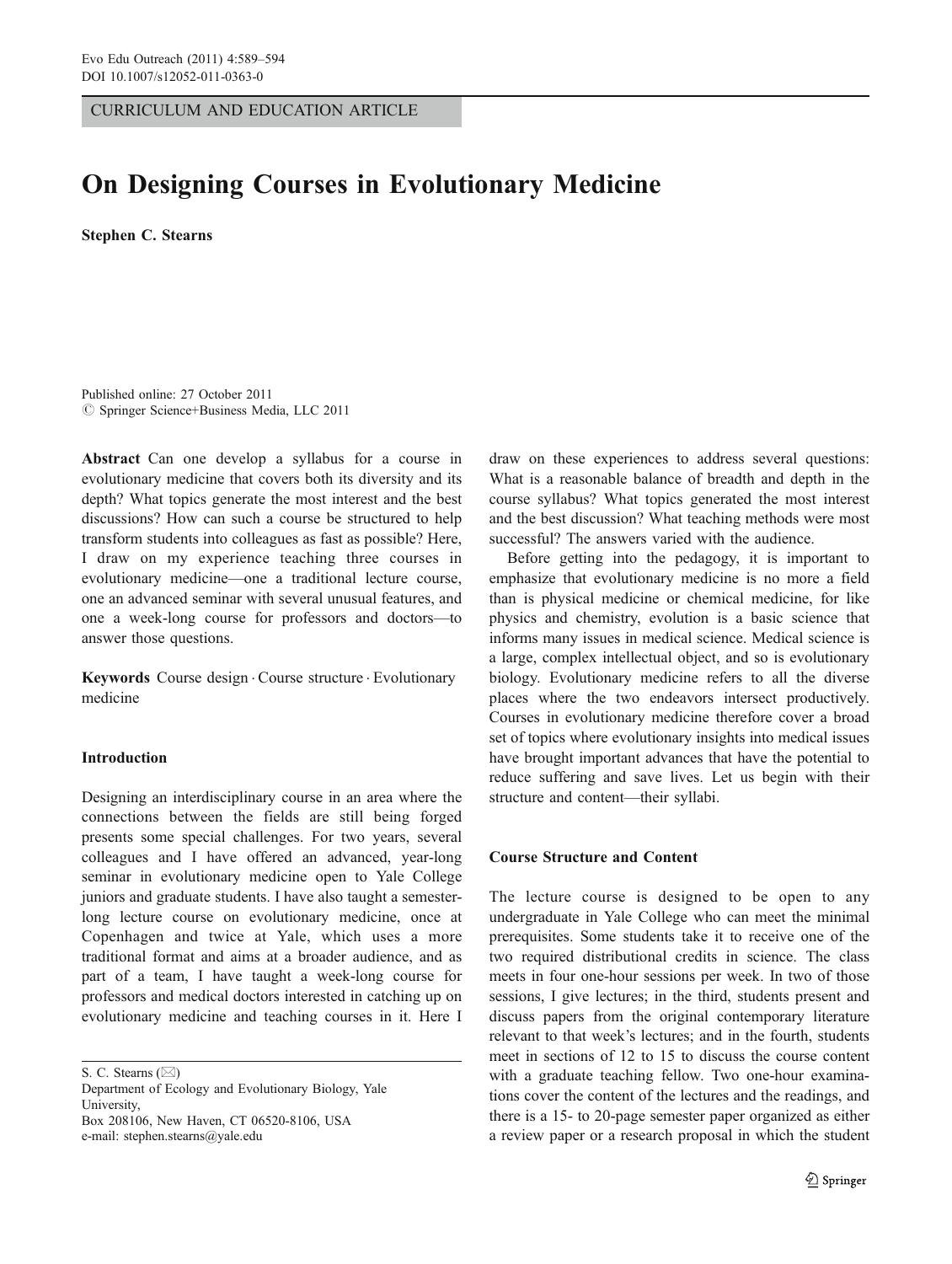addresses a question that she has posed. The course grade is composed of 30% from each examination, 30% from the paper, and 10% from paper presentations and discussions. The readings are drawn from two books—Stearns and Koella [\(2008](#page-5-0)) and Gluckman et al. [\(2009](#page-5-0))—and from many PDFs downloaded from journals and posted in an online course library. Lectures are fairly traditional, consisting of presentations organized around slides with pauses to pose questions and discuss responses.

Because not all the students taking the course have had a previous course in evolutionary biology, the first four lectures cover the main issues of that field: selection, drift, evolutionary genetics and epigenetics, evodevo, reaction norms, phylogenetics, and paleontology. We then settle into a rhythm of lectures on Monday and Wednesday and student presentation of papers on Friday, covering the topics listed in Table 1.

Thus the sequence of the lecture course is roughly (1) a review of evolutionary biology, (2) the medically relevant evolutionary biology of humans, and (3) the medically relevant evolutionary biology of pathogens. The prerequisite for the lecture course is one semester of introductory biology, either molecular–cellular or evolutionary–ecological. In practice, many students with advanced placement credits place out of introductory biology; they are eligible for the lecture course. Many of the 20–25 students per year who take the lecture course are pre-medical, but there is a substantial minority of other students coming from diverse majors that include economics, history of science and medicine, anthropology, and psychology as well as the various biology majors.

The advanced seminar covers similar topics without lectures and without textbooks, with all instruction based on discussions of original papers. Two or three times per semester, we ask the students to select the papers for discussion, and there is greater representation of topics in epidemiology and public health, for the course is co-taught with professors from the Yale School of Public Health. The prerequisite for the advanced seminar is junior or graduate standing and evidence of substantial preparation in biology, but not necessarily in evolutionary biology. Admission to the advanced seminar is competitive, requiring a written application, and enrollment is capped at eight undergraduate and four graduate students. The undergraduates who take the advanced seminar are mostly pre-medical, but they include some planning to attend graduate school rather than medical school, and the graduate students who take the course are headed for doctorates or master's degrees in subjects that include epidemiology and public health, immunobiology, and anthropology. The course begins in spring semester, continues with fully supported summer research projects conducted at a qualified laboratory anywhere in the world, and concludes in the fall. Performance is assessed on the basis of class discussion, a research proposal in the spring semester, and a scientific paper based on summer research results in the fall semester.

The week-long course for professors and medical doctors was taught by eight faculty members. It consisted of four lectures each morning and discussions of research projects each afternoon in working groups of 7 to 12 participants, each group being accompanied by two faculty members. Each working group delivered a report on their plans in plenary on Friday afternoon. The course began with an overview of key evolutionary concepts. Because only one week was available, some topics had to be emphasized at the cost of others. In this iteration, the emphasis was on reproductive biology, reflecting the expertise of the faculty, with lectures covering the evolution of the human life history, menstruation, menopause, the hormonal basis of trade-offs, and the evolution of aging. There were additional lectures on mismatches to the modern environment and the evolutionary origins of physiological processes.

| cine lecture | Lectures                                      | Presentations                          |
|--------------|-----------------------------------------------|----------------------------------------|
|              | Hominid evolution, human life histories       | Menstruation                           |
|              | Reproductive conflicts, atresia, miscarriages | Miscarriages and mate choice           |
|              | Aging, menopause, and cancer                  | Cancer as an evolutionary process      |
|              | Developmental origins of adult disease        | The metabolic syndrome                 |
|              | Evolutionary immunobiology                    | Helminths and multiple sclerosis       |
|              | The Hygene Hypothesis, the microbiome         | Gut microflora and autoimmune disease  |
|              | Variation for resistance and drug metabolism  | Personal medicine                      |
|              | Virus genetics and evolution                  | HIV origins and evolution              |
|              | Bacterial genetics, experimental evolution    | Virus niche evolution and emergence    |
|              | Pathogen evolution, resistance, virulence     | Imperfect vaccines and virulence       |
|              | Ecology and evolution of emerging diseases    | Evolutionary epidemiology of influenza |

Table 1 Topics discussed in the evolutionary medi course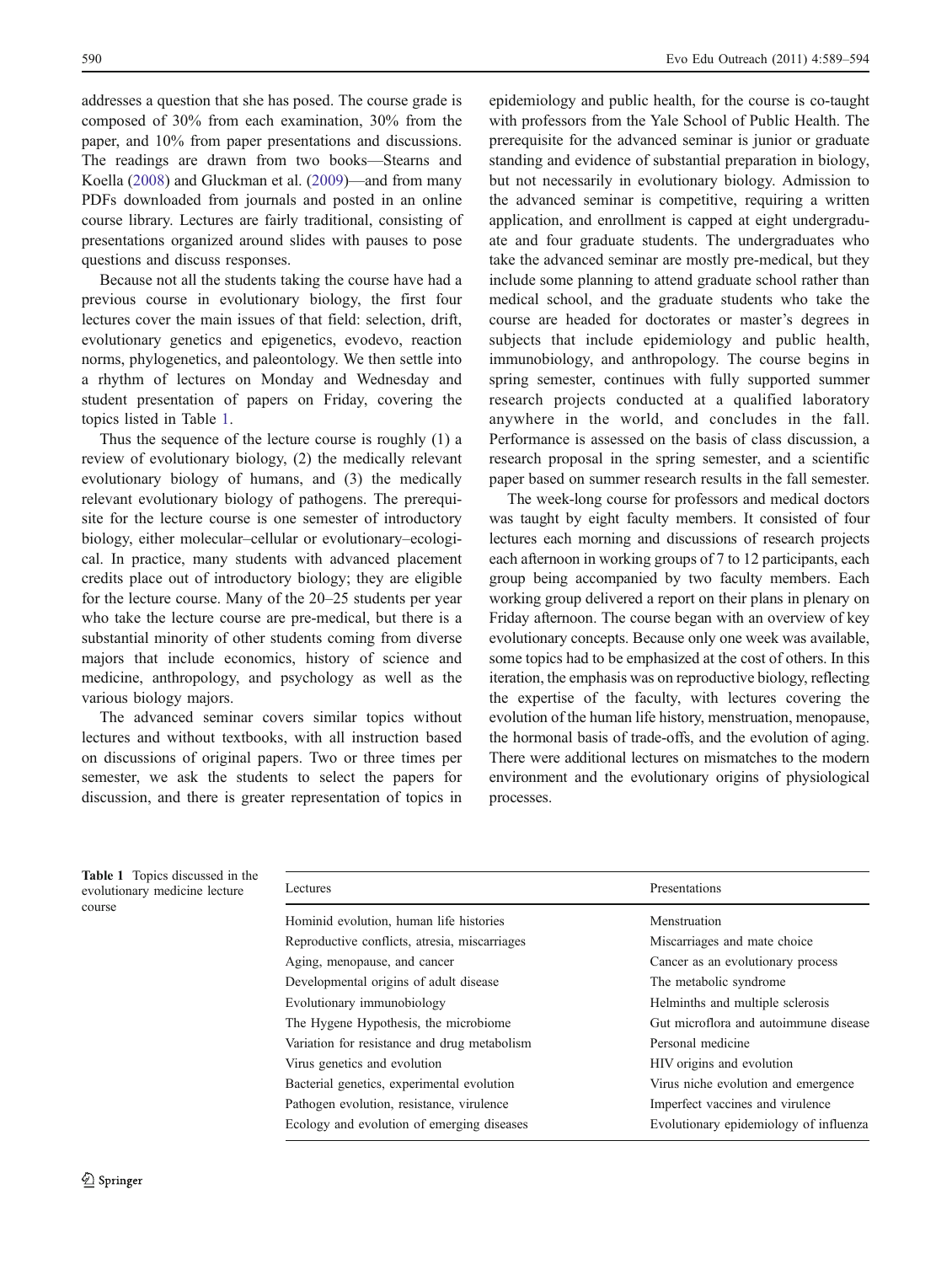#### Topics that Elicit Strong Interest and Good Discussions

Undergraduates are consistently fascinated by evolutionary conflicts within the family and their connections to the diseases of pregnancy (Haig [1993](#page-5-0)), to issues of parental investment in offspring (Haig and Graham [1991\)](#page-5-0), and potentially to a partial explanation of mental disease (Crespi and Badcock [2008](#page-5-0)). When they realize that every cancer is an independent evolutionary process (Yachida et al. [2010](#page-5-0)) in which clones differing in their somatic mutations compete for host resources and for resistance to chemotherapy (Crespi and Summers [2005](#page-5-0); Merlo et al. [2006\)](#page-5-0), and that a combination of mutation and selection is required to produce metastases (Greaves [2010\)](#page-5-0), they can have a eureka moment that leads them to commit to a research topic. They find the Hygene Hypothesis (Zaccone et al. [2006,](#page-5-0) [2008](#page-5-0)) intriguing, often relating experiences that their relatives, and sometimes themselves, have had with autoimmune diseases (Correale and Farez [2007\)](#page-5-0). It does not hurt that the helminthes involved are disgustingly photogenic. The messages of the evolution of aging are sobering (Ackermann et al. [2003](#page-5-0); Williams [1957\)](#page-5-0), not exciting, but seen as important, and the controversies over the evolution of menstruation (Profet [1993;](#page-5-0) Strassmann [1996\)](#page-5-0) and menopause (Profet [1993;](#page-5-0) Shanley et al. [2007](#page-5-0)) resonate particularly strongly with the female students. Undergraduates find the idea that leaky vaccines can promote the evolution of greater virulence (Gandon et al. [2001](#page-5-0); Mackinnon et al. [2008\)](#page-5-0) in human papilloma virus and Plasmodium both frightening and attractive as research topics. The other topics are regarded by most as interesting background but not necessarily something to which they want to devote their lives (the papers cited here are a tiny fraction of those available; I currently maintain a PDF library of about 300 papers for these courses and add to it every week).

The reactions of professors and medical doctors in the one-week course were similar, but with an important novelty: they were deeply struck by the existence of evolutionary explanations for many structures and processes that they had only previously considered from the proximate, mechanistic angle. As someone who has been teaching evolutionary biology for 34 years, this came as a surprise to me, for I have never seen such a response in undergraduates who belong to a group that has all encountered evolutionary thinking. It brought home to me how many doctors and professors have never been exposed to evolutionary thought in their formal education, making the force with which evolutionary insights hit all the greater for having been delayed.

### What Teaching Methods Have Been Most Successful?

In the lecture course, student presentation and discussion of papers usually proceeds like this: I ask them what is

important and what they have not understood, appoint students to write the lists on the board, then step out for ten minutes. When I return, I go through the lists, ask who mentioned each point, have them explain why they thought it was important or what it was that they did not understand, then pick another student at random to ask whether they agreed with the explanation of the topic's importance or could explain what was not understood. We continue until the lists are exhausted or time runs out. In such a class, every student can expect to be called on to explain something. If it becomes clear that they need information, I step in with a brief lecture, but for no more than 5 minutes. To build their confidence, I often ask one of the class to join me at the board to discuss a projected figure or table from the paper while we stand together, at the same level. At the start, it is hard for students to do this: they feel exposed. But as they learn that I support them and deal gently with any mistakes, they usually relax and start to enjoy it. The key move is stepping out of the classroom to give the students time to organize their thoughts and take ownership of the discussion. Often I have returned to the classroom with the board covered with lists of interesting ideas and an excited discussion in progress that I felt no need to interrupt before class was over.

In the seminar course, we start by using the method described above for the lecture course: we ask students what is important and what they have not understood, appoint students to write the lists on the board, leave the room for ten minutes, then return to discuss the lists. After they get used to that kind of interaction, we try another structure, splitting them into two groups, putting each group in a different room, and giving them 20 minutes to come up with the outline of a lecture on the topic under discussion no more than ten bullet points or headlines (they do far more than that). We then ask the two groups to project their outlines and compare them. The results are often professional—as good as we could do.

In a third structure, we tell them in advance, when we assign the readings for the week, that one group will read one paper, a second group another, and they will have the first 15 minutes of class to prepare to tell the other group what is important, interesting, or flawed, about their paper by discussing its figures and tables in detail. Each group then makes a presentation to the other group in which they go to the board, talk about the figures and tables, and field questions from the students and faculty.

After about ten weeks of such experiences, we let the students choose the readings for a specific week. They always come up with something interesting and more or less appropriate. After having taken the entire course, they could probably do that every week, at which point we could just hand their education over to them and go find some other line of work.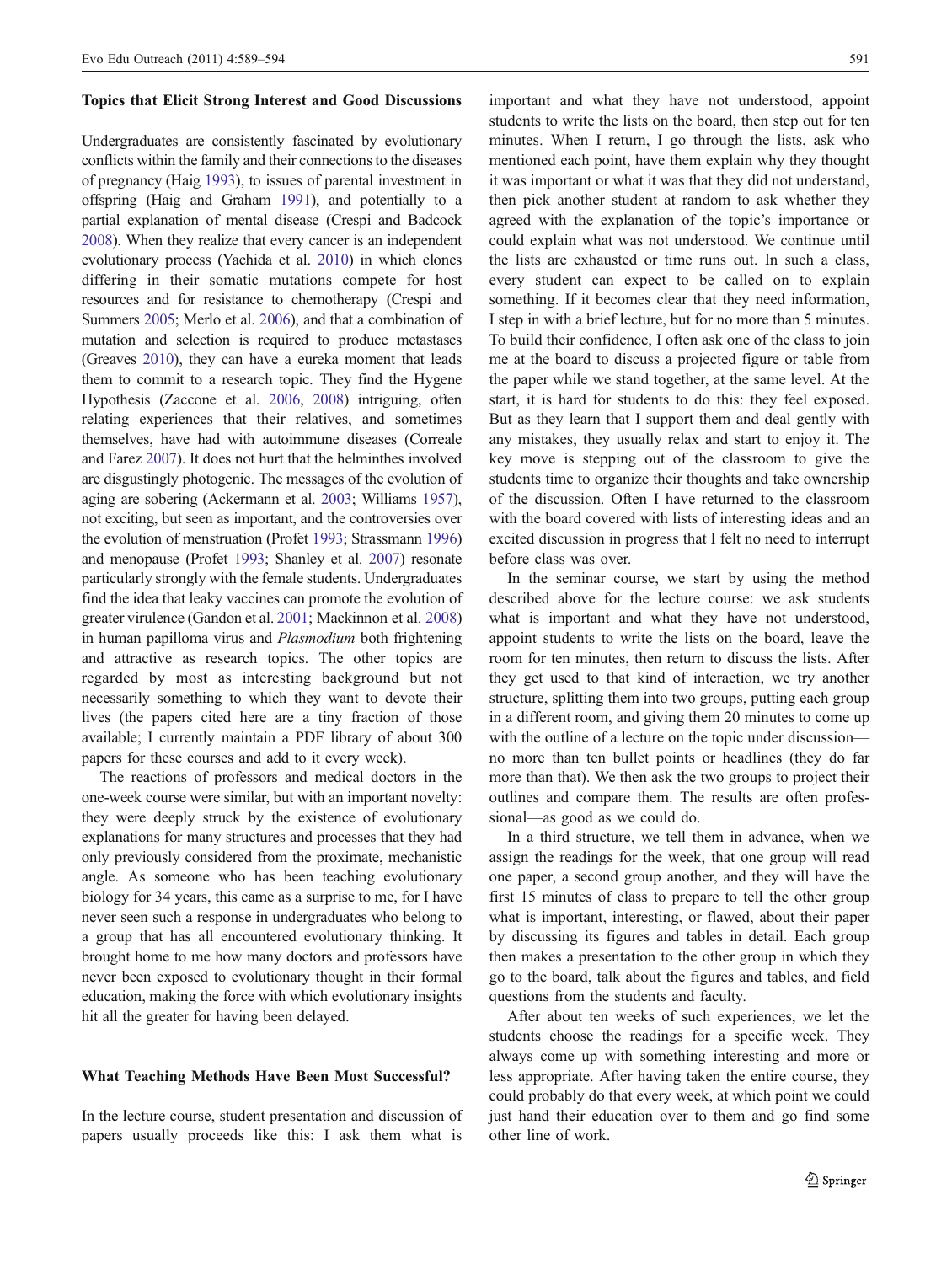Students in such a class do not need a final examination, for they have been in an oral examination for the entire semester, regularly encountering a general principle of learning: you remember best things you have explained under constructive emotional stress. The stress, here generated by having to perform in front of others, has a role like a chemical fixative in developing a photo: it fixes in the brain the content of what is explained. This does not happen when a student reads a paper alone, even if taking extensive notes.

The seminar course consists of much more than discussions of current research. Right from the start, the students begin to plan their summer research projects. The undergraduates get support for research done at labs at Yale or outside the United States; the graduate students usually do a project under the supervision of their thesis or rotation mentor. They are asked to initiate the arrangement of those projects themselves; we only step in with supporting e-mails if necessary. The written work in spring semester is a research proposal in which we ask students to develop their own ideas. The written work in fall semester is an original scientific paper based on the data they collect over the summer.

There is always tension between their ideas and the ongoing work in the host labs that students join for the summer. We try to get them to stake out a strong starting position in the negotiation of that work with their host lab, a position that allows them to end up feeling that they own a significant portion of the work that actually gets done.

We want them to have the freedom to succeed or fail with their own ideas and thus to learn about the properties of a good question and a feasible project. From having the freedom and privilege to learn from their own mistakes, participants discover that it is not just all right to make mistakes—mistakes are essential, for science consists of making intelligent mistakes and learning from them as efficiently as possible.

Another feature of the course structure is designed specifically to accelerate the transformation of students into colleagues. A key element in that transformation is social contact with intellectual heroes in a supportive environment in which the heroes are by their presence and attention valuing the students' ideas by contributing to their development and refinement. Each semester, we invite three or four distinguished visitors, people whose work the students have been reading, to come to Yale, teach a session of the course, and go to dinner with the students and faculty in a Yale residential college. The dinners are quite successful, with both students and faculty inclined to linger in discussion long after dessert has been finished. Two topics of conversation always come up at dinner: how the visitor made the transition from undergraduate student to successful professional and what the students planned or did for their summer research. The experts often reveal

personal details of their lives that bring home to the students that careers are built by complex human beings whose trajectory is not one of unobstructed success but of resilience in negotiating obstacles and exploiting unexpected opportunities. For their part, over the course of the year, the ability of the students to explain their ideas concisely and convincingly steadily increases as their confidence grows. Knowing that they will be explaining their ideas to visitors three or four times each semester motivates them to think clearly and deeply about what they plan or have done.

One feature of the seminar course is not yet working well. Because evolutionary medicine consists of an eclectic mix of topics covering all places where evolutionary insights bring added value to medical issues, the students find that the course lacks a coherent overview. We plan to address that problem with two to three 50-minute lectures each semester that introduce the major sections of the course.

In the week-long course for professors and medical doctors, I learned of an innovative teaching technique used by Gillian Bentley at Durham University in England. When teaching a course on evolutionary medicine for the first time, she knew she did not have expertise in certain areas, and so she invited colleagues from medical school who had such expertise to a panel discussion in which she asked them questions in front of the students. It was successful in two ways: the students found it very stimulating, and the panelists realized that their agendas in research and in the clinic could be productively viewed from an evolutionary perspective. She has found that her colleagues in medical school always accept her invitation. It is a structure worth copying.

## Principles of Course Design

People learn best when they take ownership of and responsibility for their own education as active agents rather than passive recipients (Benware and Deci [1984\)](#page-5-0). Their ability to do so is strongly influenced by the structures in which teaching and learning occurs, for such structures embody implicit messages that often have more impact on personal development than do the clarity and interest of the information transmitted—thus the focus on student ownership and agency and the implicit messages of learning structures.

We should aim to help our students become colleagues as fast as possible. A colleague is an equal, a responsible and interested partner: an independent agent. In an ideal world in which students showed up at universities knowing what they wanted to do, articulated options, made choices, and accepted responsibility for those choices, all they would need is access to books and journals, an informal setting in which to discuss them, interested smart col-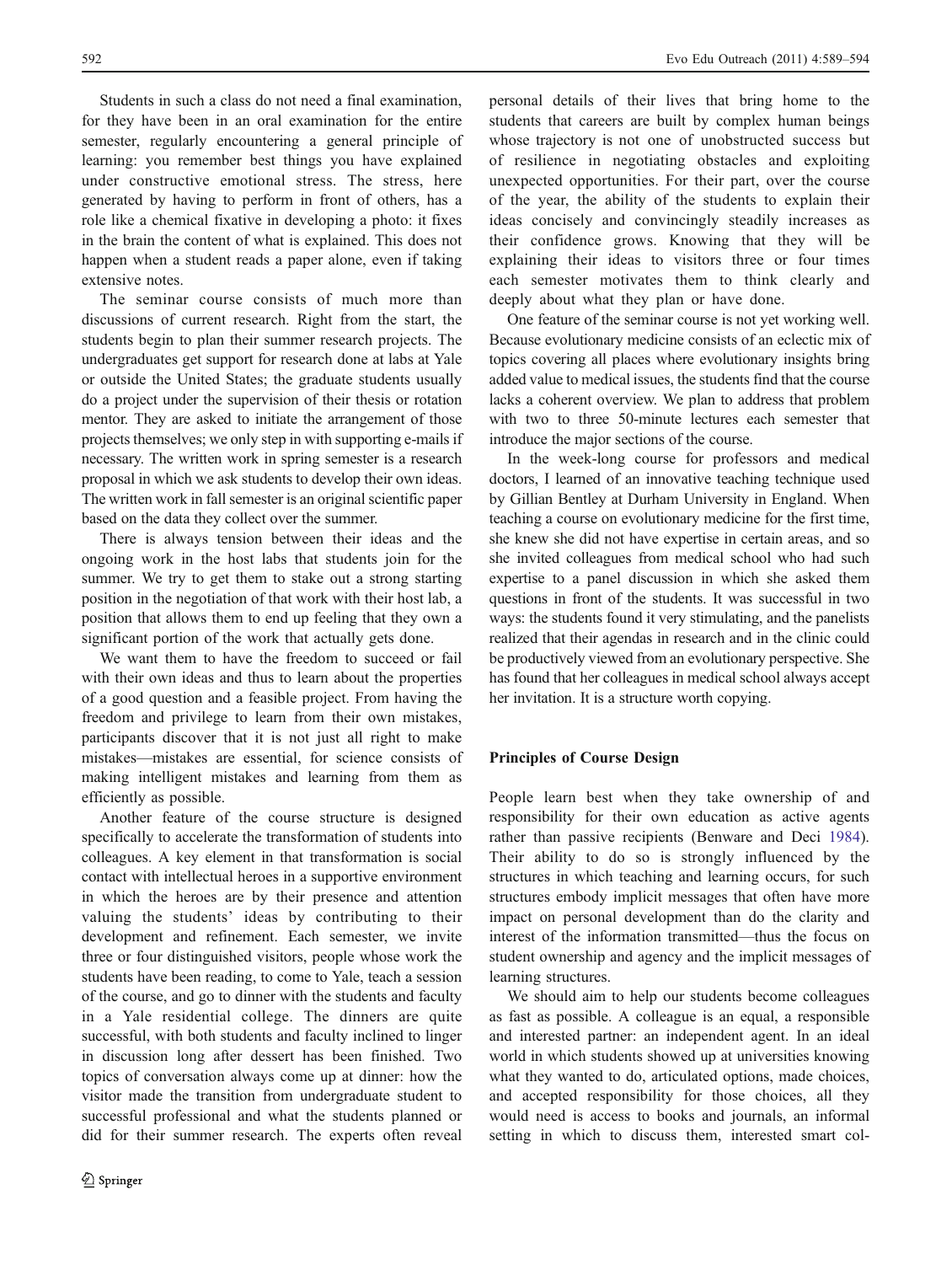leagues who took time to chat, and, in the sciences, access to the materials and equipment needed to test ideas. In reality, that doesn't work, for most students are not yet independent agents when they arrive. Their sense of agency needs development. How do we help them to transform themselves into colleagues?

I pose the question that way because I see the primary job of a teacher as neither the transmission of information (reading works) nor the development of technical skills, however necessary both may be, but as helping the student grow rapidly into the secure psychological stance of a selfconfident adult mind that takes joy in the exploration of its own ideas and responsibility for situating them objectively in the context of what others have thought and discovered. Just as a fencing instructor works hard on improving stance and footwork to provide a secure foundation for the student's more spectacular thrusting and parrying, we should seek to develop the mental confidence and balance of students as the secure foundation for the unfolding of their individual creativity. Once that is accomplished, all else comes more easily.

How are these principles playing out in the lecture and seminar courses? The focus on student ownership and agency is realized in the lecture course in the student presentations and discussions of papers, in the discussion sections, and in the semester paper, but it is not as highly developed there as it is in the advanced seminar, which can go farther in that respect because it is smaller, and the students are more experienced.

In the advanced seminar, we do not use any textbooks, and we hold lectures to a minimum, relying on student presentation and discussion of several papers each week from the original recent research literature—perhaps a review or two to put things in context, but always some detailed, data-rich papers that reveal precisely the claims on which our knowledge is based. These features are not unusual for an advanced seminar at any university. The two features that set this course apart are the dinners with visiting experts and the requirement of a summer research project in an internationally recognized laboratory, leading to the writing of a scientific paper in the fall semester. Both accelerate the development of students as colleagues, and both appear to be having very constructive impact.

#### Online Resources

A lecture giving an introductory overview of evolutionary medicine can be viewed at [http://oyc.yale.edu/ecology-and](http://oyc.yale.edu/ecology-and-evolutionary-biology/principles-of-evolution-ecology-and-behavior/content/sessions/lecture21.html)[evolutionary-biology/principles-of-evolution-ecology-and](http://oyc.yale.edu/ecology-and-evolutionary-biology/principles-of-evolution-ecology-and-behavior/content/sessions/lecture21.html)[behavior/content/sessions/lecture21.html](http://oyc.yale.edu/ecology-and-evolutionary-biology/principles-of-evolution-ecology-and-behavior/content/sessions/lecture21.html). Twelve research talks given in the spring of 2008 at the Yale School of Medicine on topics in evolutionary medicine are available at [http://www.yale.edu/evomedsymposia/,](http://www.yale.edu/evomedsymposia/) and another 24 given

in the spring of 2009 at the National Academy of Sciences can be found at [http://www.nasonline.org/site/PageServer?](http://www.nasonline.org/site/PageServer?pagename=Sackler_Evolution_Health_Medicine_program) [pagename=Sackler\\_Evolution\\_Health\\_Medicine\\_program.](http://www.nasonline.org/site/PageServer?pagename=Sackler_Evolution_Health_Medicine_program) The research talks could be paired with papers by the speakers as homework assignments on which classroom discussion could be based.

## Discussion

## Addressing Interdisciplinarity

Three features of the seminar course address interdisciplinarity: the readings, the faculty, and the students are drawn from different fields. In the readings, the students encounter some papers with a primarily molecular–cellular focus on mechanisms and other papers with a primarily evolutionary focus on either history or selection. The data are usually better in the molecular–cellular papers; the ideas are often more interesting in the evolution papers. Among the faculty in the seminar course, the students encounter some evolutionary biologists with interests in life history evolution, experimental evolution, viruses, and bacteria; and some epidemiologists with interests in vector ecology, the spatial dynamics of disease, and vaccine management. The distinguished visitors are drawn from many fields. The participants in the week-long course for professors and doctors encounter a larger group of faculty who are even more diverse, including some from anthropology departments and some from medical schools. The students thus see role models who themselves are engaged in trying to forge connections among fields. In their fellow students, they encounter a mixture of viewpoints drawn from molecular and cell biology, ecology and evolutionary biology, immunobiology, medical anthropology, and human evolutionary biology. They are thus constantly aware of the need to articulate the implicit assumptions of their various fields, and we hope that they learn to value diverse contributions from a variety of points of view.

Does Course Structure Increase Interest?

The interest in any particular kind of course depends to a certain degree on the other types of courses that are being offered. Many biology courses at Yale are more traditional, with a greater degree of memorization and written exams. These courses thus stand out, at least in the biological sciences, as places where students can become active agents in their own education, and they are valued as such.

The opportunity to design and execute a summer research project with generous financial support is a major positive feature of the advanced seminar, but it is not easy to finance, which is one of the reasons that course size must